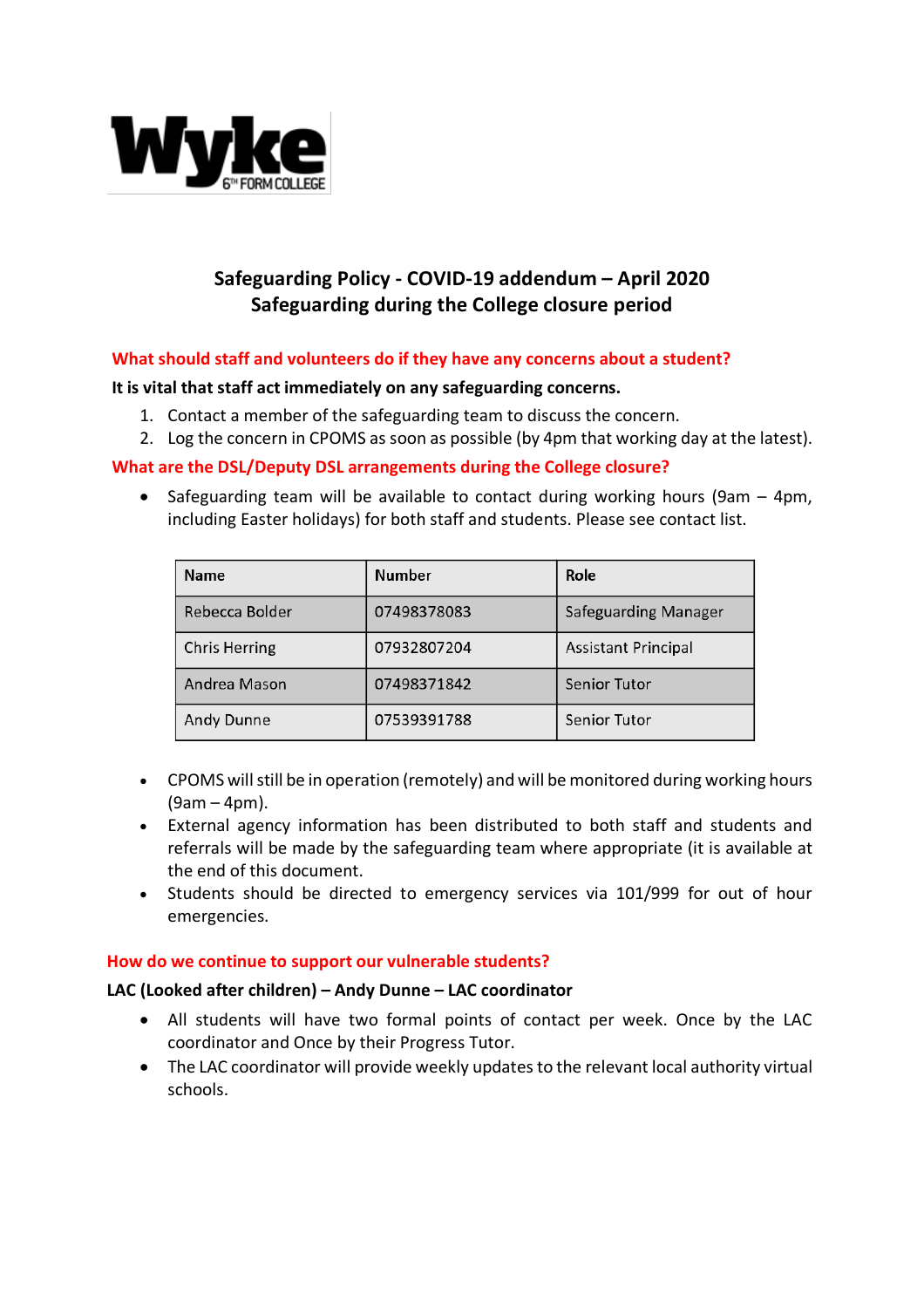# **EHCP (Education, Health Care Plan) – Julie Lynch – EHCP coordinator**

- All students on an EHCP are allocated a member of the learning support team as a key worker. The key worker will make contact with each of the students twice per week.
- The EHCP coordinator will provide weekly updates to the relevant local authority SEND team.

| <b>Name</b> | <b>Number</b> | Role        |
|-------------|---------------|-------------|
| Julie Lynch | 07487548238   | ALS Manager |

# **Arrangements to support children the school or college are concerned about who do not meet the 'vulnerable' definition**

# **High Risk Students – (Currently being monitored by the safeguarding team)**

- Currently monitored high risk students will be checked on by Rebecca Bolder every 48 hours.
- This list will be updated within CPOMs should more students be identified as high risk.

## **Students who live Independently (monitored by their Progress Tutor)**

- These students are on a monitoring list their respective Progress Tutor will check in with them twice a week.
- All concerns regarding this group of students will be communicated to the safeguarding team and logged in CPOMs.

#### **Free School Meal/Bursary Students**

- All students who are eligible for free school meals and the College bursary will continue to receive their allocated allowance of £4 per day. This will be paid into their bank account weekly.
- Vulnerable bursary will continue to be paid in the current way.

# **All other students (Monitored by all staff)**

**Students will naturally be concerned and stressed about this situation. Please:**

- Continue to reassure students.
- Provide clarity and information on the situation (where it is available).
- Direct students to the support material available.
- Contact the safeguarding team or your line manager is you require support.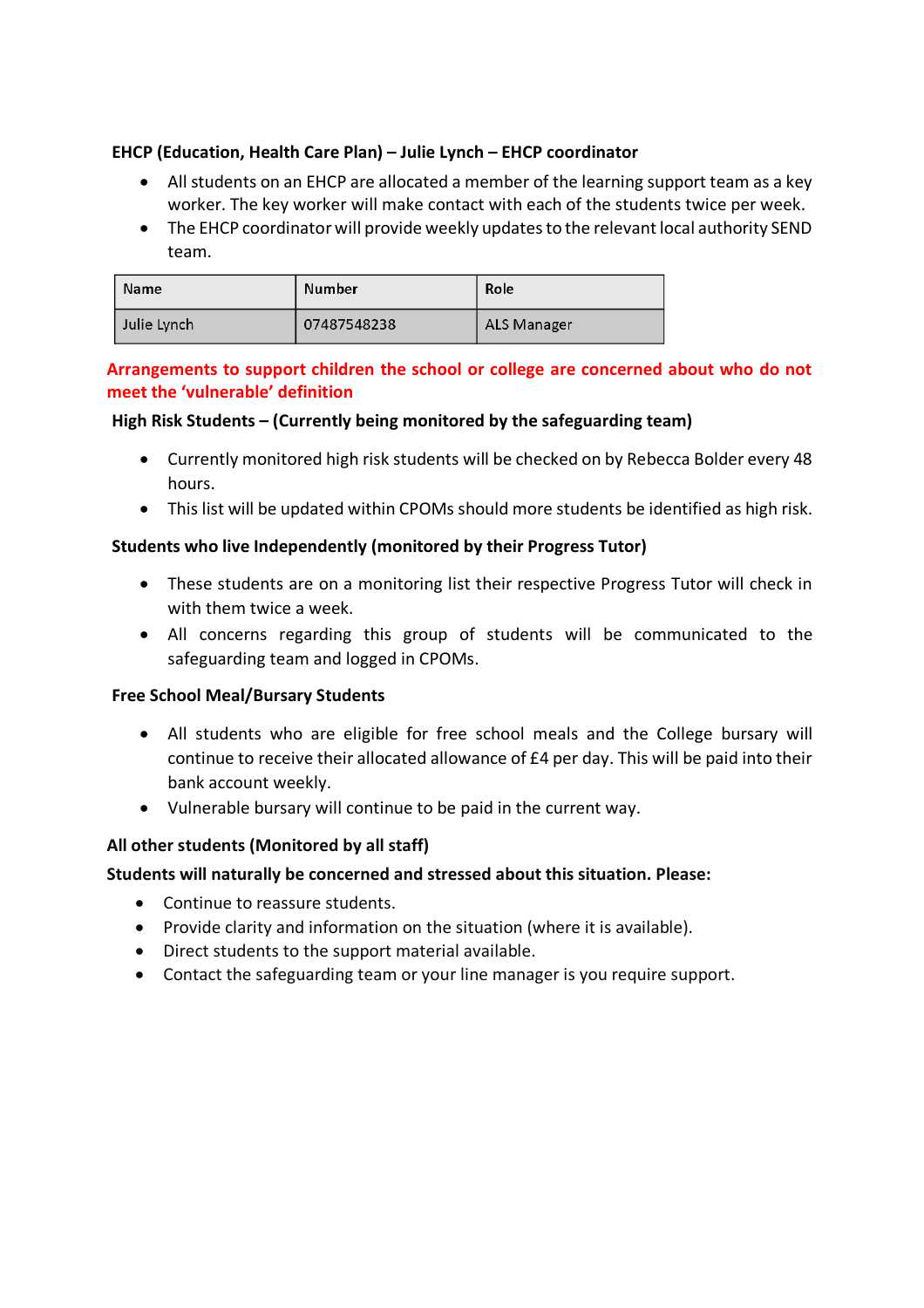# **How do we support student mental health throughout the period of closure?**

Negative experiences and distressing life events, such as the current circumstances, can affect the mental health of pupils and their parents. Staff should be aware of this in setting expectations of pupils' work where they are at home.

Support is available:

- College counsellor referrals are still available and assessments/session will be conducted via a Microsoft Teams video conference. Please direct students to counsellor@wyke.ac.uk
- Rebecca Bolder the safeguarding manager can be contacted for advice and guidance.
- The Big White Wall (digital mental health resource) is available and free for all staff and students. Please see the poster at the end of this document
- External agency support is available. Please see the poster at the end of this document.

## **How do we support students to be safe online when working remotely?**

It is important that all staff who interact with children, including online, continue to look out for signs a child may be at risk. Any such concerns should be referred to the safeguarding team and logged in CPOMs.

#### **Online staff/student interaction should adhere to the following protocol:**

- Stick to normal working hours where possible and be available only via platforms such as Microsoft Teams, College email or College approved social media accounts.
- Be clear with students about when you are available to support them. Contact students during usual college opening hours where possible. Do not contact students out of these hours as it will create false expectations.
- As well as the method of communication, ensure your communication style and language remain professional and similar to how they would in the workplace.
- If interacting by video, be aware of what is visible/audible in the background (e.g. avoid using bedrooms) and keep this as neutral as possible. Do not get drawn into discussions about your personal or family life.
- Do not store recorded videos of students on personal devices.
- Use College phones where possible. If you do not have access to one and need to make a telephone call from a personal phone, always ensure your contact details are hidden (e.g. dial 141 first).
- Only engage in video interactions when everyone involved is appropriately dressed.
- If you have concerns about the well-being of any students, refer immediately to the safeguarding team unless they are in immediate danger, in which case dial 999.

Any staff member or student who has concerns relating to their online safety, or online interactions with both staff and students should report these directly to the Assistant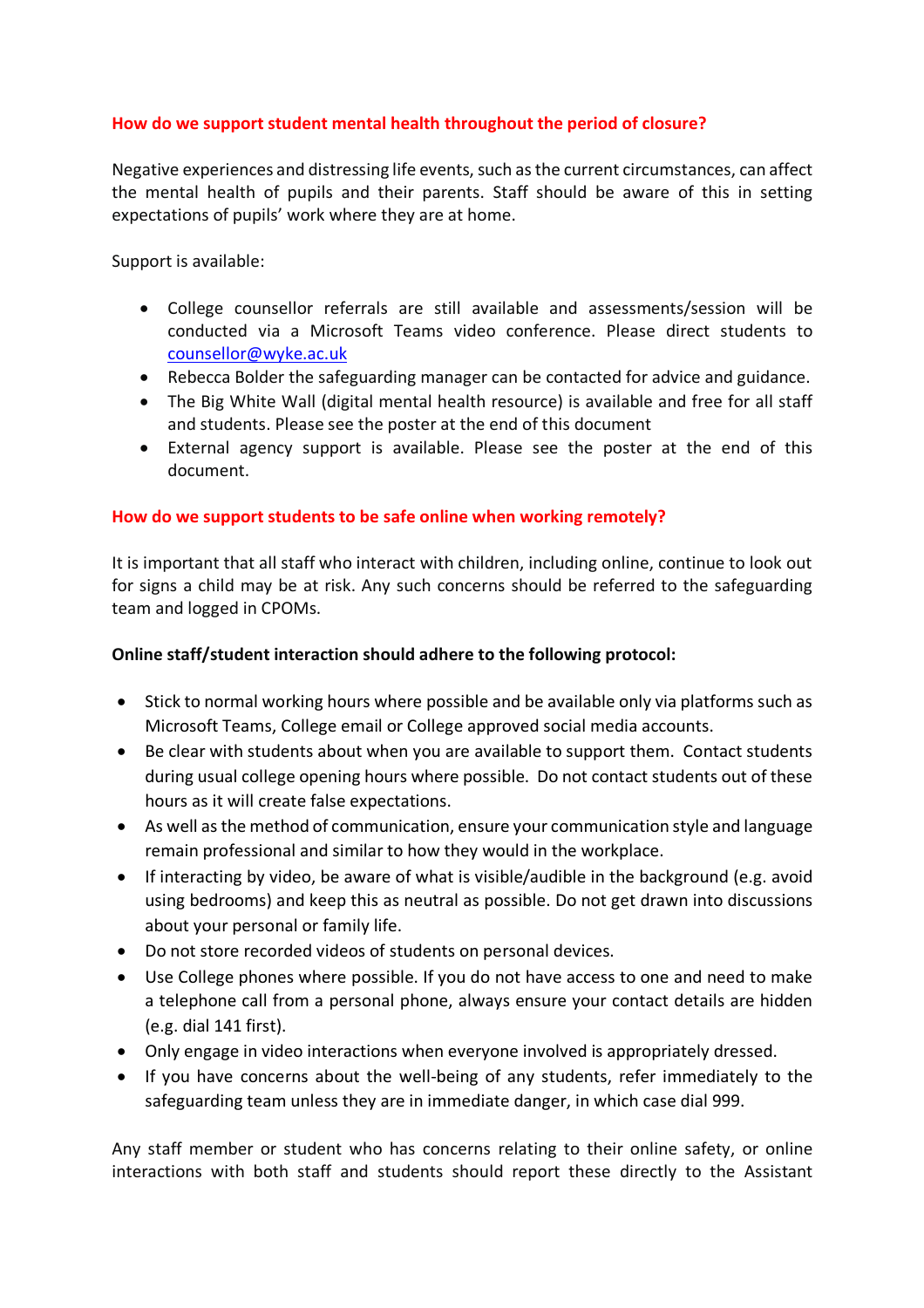Principal and DSL (Chris Herring). This should include bullying and peer on peer abuse (please see the relevant section of the safeguarding policy for definitions.

Support is also available via the following external agencies:

- Childline for support
- UK Safer Internet Centre to report and remove harmful online content
- CEOP for advice on making a report about online abuse

Information, Advice and guidance is available to parents via the following websites:

- Internet matters for support for parents and carers to keep their children safe online
- London Grid for Learning for support for parents and carers to keep their children safe online
- Net-aware for support for parents and careers from the NSPCC
- Parent info for support for parents and carers to keep their children safe online
- Thinkuknow for advice from the National Crime Agency to stay safe online
- UK Safer Internet Centre advice for parents and carers

## **What support is available from the local authorities?**

#### **Hull City Council.**

Our council has today launched the **Hull Helpline** to support vulnerable residents impacted by the Coronavirus pandemic. The helpline is for those that have no other means of support within the community and have essential needs.

- Residents can register their need for support through an online form on the council's website **hull.gov.uk** or call the dedicated Hull Helpline number, 01482 300 307.
- **Discover more about Hull Helpline**

#### **Please see the following pages for external agency support and the Big White Wall.**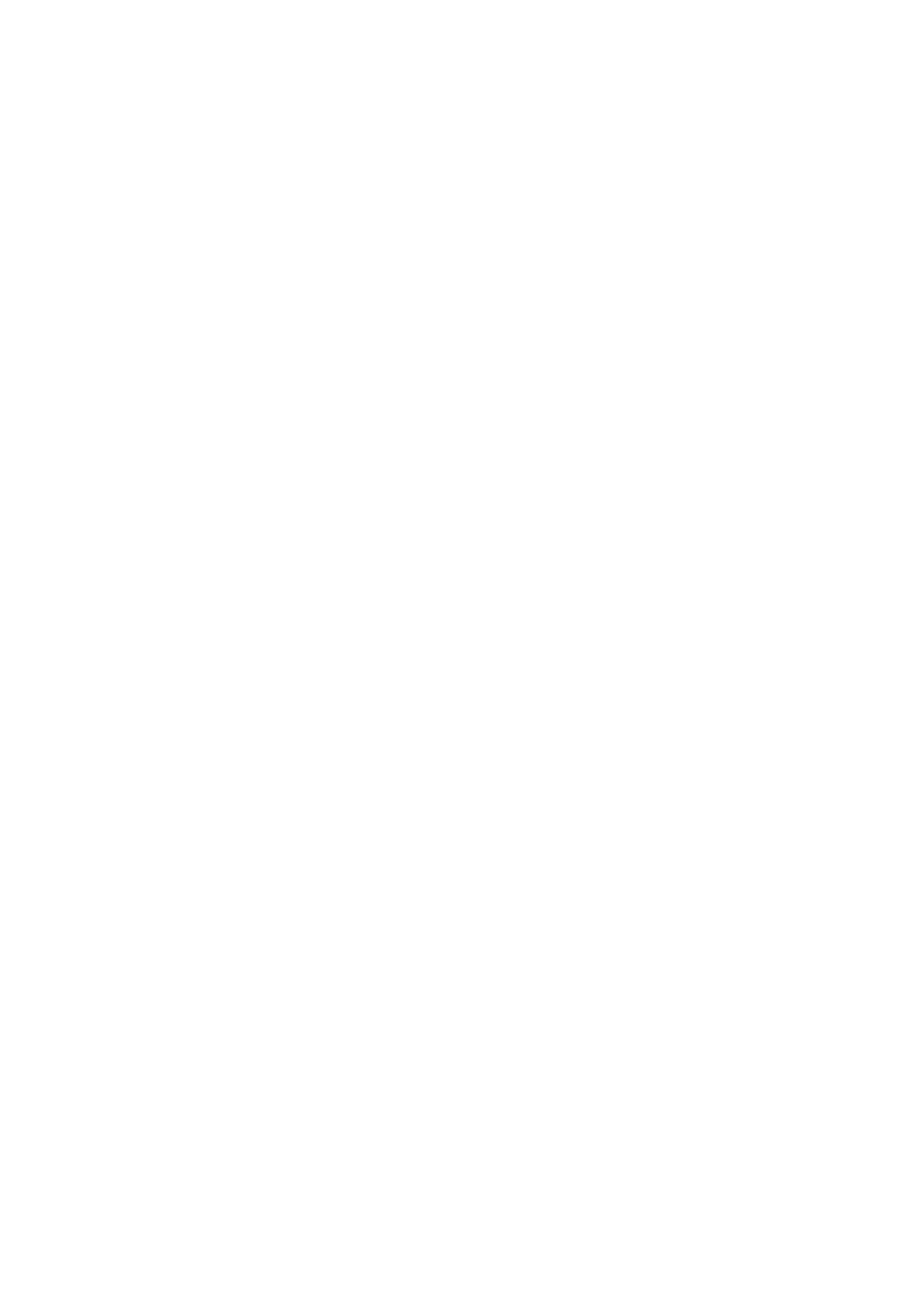

# **CAMHSDEWINGSUPPORT** Monday to Filthy Sam-Spm

**Hull Contact Point** 01482303688 **East Riding Contact Point** 01482303810 **CAMHS team North Lincolnshire** 01724 408460

CAMHSOntofHoursSupport Monday-Filthy Spm-Sam Weekends **CAMHS Crisis Team East Riding & Hull** 

01482301701 **CAMHS Access Team North Lincolnshire** 01724 382015

Access to support for a mental health crisis between 5pm-9am and on weekends is based at your local A&E department.

**PAPYRUSHOPELINE** Monday-Friday Cam-Spm Weekendsand Bank Holldays Zpm+10pm

> Call 0800 068 4141 Text 07786 209 697 Email pat@papyrus-uk.org

**SAMARITAN'S**  $\triangle$  valishe  $24/77$ Freephone 116 123 Email jo@samaritans.org